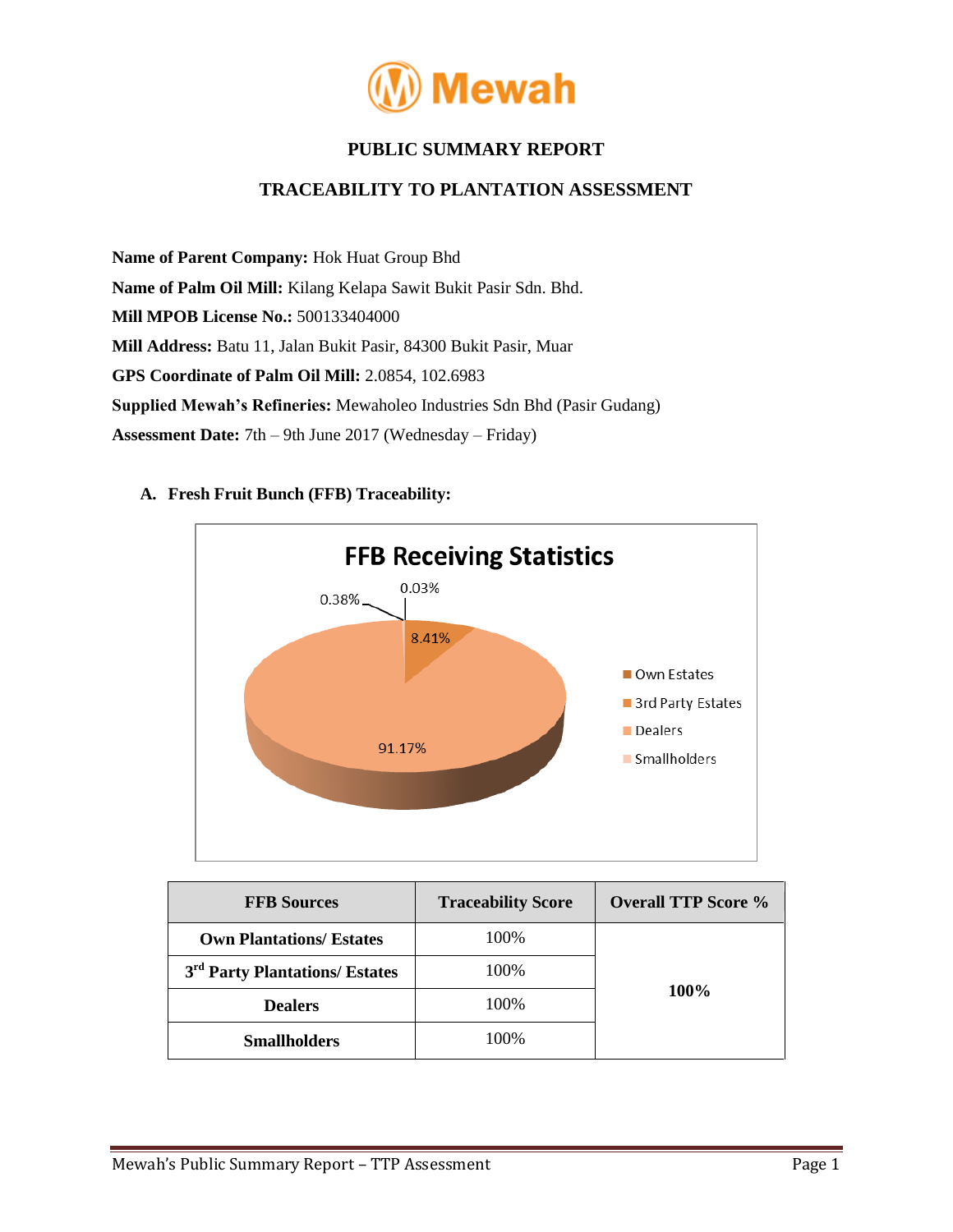

### **B. Environmental Risk Analysis**

- 1. Environmental risk assessment is carried out within theoretical FFB catchment area (50km radius) in Kilang Kelapa Sawit Bukit Pasir Sdn. Bhd. using Global Forest Watch tool.
- 2. The overall environmental risk ranking of Kilang Kelapa Sawit Bukit Pasir Sdn. Bhd. is summarized as follows.

| <b>Potential Environmental Risk Factors</b>        |                                                                        |                                                                |                                                    |                                                                 |                                                                    |                                |  |
|----------------------------------------------------|------------------------------------------------------------------------|----------------------------------------------------------------|----------------------------------------------------|-----------------------------------------------------------------|--------------------------------------------------------------------|--------------------------------|--|
| <b>Rate of</b><br><b>Tree Cover</b><br><b>Loss</b> | <b>Tree Cover</b><br><b>Loss on</b><br><b>Primary</b><br><b>Forest</b> | <b>Potential</b><br><b>Future Loss</b><br>in Primary<br>Forest | <b>Tree Cover</b><br><b>Loss on</b><br><b>Peat</b> | <b>Tree Cover</b><br><b>Loss on</b><br><b>Protected</b><br>Area | <b>Tree Cover</b><br><b>Loss on</b><br>Carbon<br><b>Dense Area</b> | <b>Fire</b><br><b>Activity</b> |  |
| Medium                                             | Low                                                                    | Low                                                            | Medium                                             | Medium                                                          | Medium                                                             | Medium                         |  |

The following mapping is used as an indicator to indicate the potential environmental risks of the assessed palm oil mill.